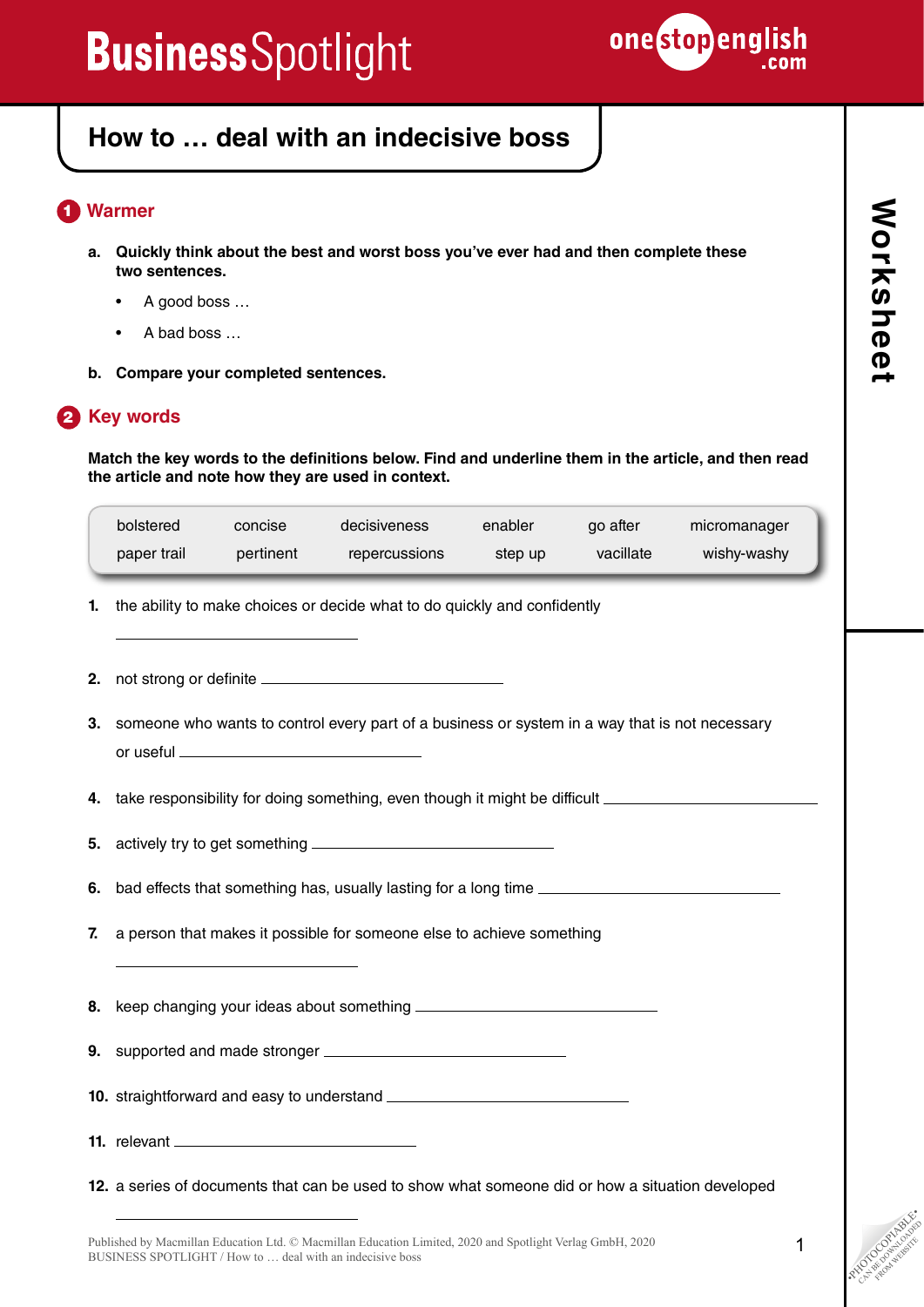

## **How to … deal with an indecisive boss**

## **How to … deal with an indecisive boss**

#### **Bosses have to be able to make decisions. How should you act and what can you do if your boss is indecisive? DEBORAH CAPRAS has some tips.**

A key skill in a good boss is decisiveness. A boss who is constantly changing their mind – or is too wishy-washy to make a decision is an ineffective leader. What can you do if you feel your boss is clearly avoiding their decision-making responsibility? We look at what the experts advise.

#### **Is it really indecision?**

1

2

Have you considered that your boss may not be a micromanager? Sydney Finkelstein, author of *Superbosses: How Exceptional Leaders Master the Flow of Talent*, says it may be possible that your boss isn't telling you what to do because they expect you to "step up" and "confidently go after responsibility". Instead of waiting for a decision, try presenting a well-documented one to your boss.

#### **Understand their view**

**3** Perhaps your boss has another perfectly good reason for not making a decision. As Jory MacKay writes on Blog.RescueTime.com, you may not understand the whole context. "They have a longer view of the company," he writes, "and what seems like an easy decision for you might have further-reaching repercussions." Can you find out what the reasons or repercussions might be?

> © Business Spotlight, 3/2020 www.business-spotlight.de

#### **Provide support**

What if your boss just can't make up their mind? In their book *Working with Difficult People*, Amy Cooper Hakim and Muriel Solomon suggest that you will then need to earn their trust and become an enabler of their decisions. "Bosses who vacillate can be bolstered by receiving clear, concise, pertinent information," they argue. The key is to provide "whatever data is needed to make good, solid, final decisions."

#### **Lower the stress**

It's stressful having an indecisive boss. But what if your boss is also feeling stressed out? In this case, you need to lower the stress for both of you. On TheJobNetwork.com, Eric Titner advises against a confrontation when you need a decision, as that only increases the stress factor. Instead, always adopt "a calm and patient manner," he says. Titner also suggests that you keep a paper trail of all decisions. Use email! That way, you can show the effects of your boss's indecision on your productivity. This can help minimize its effects on your career. And, as an added bonus, a paper trail might help reduce your own feelings of stress.



DEBORAH CAPRAS is a freelance author, trainer and corporate communications specialist.

4

5

6

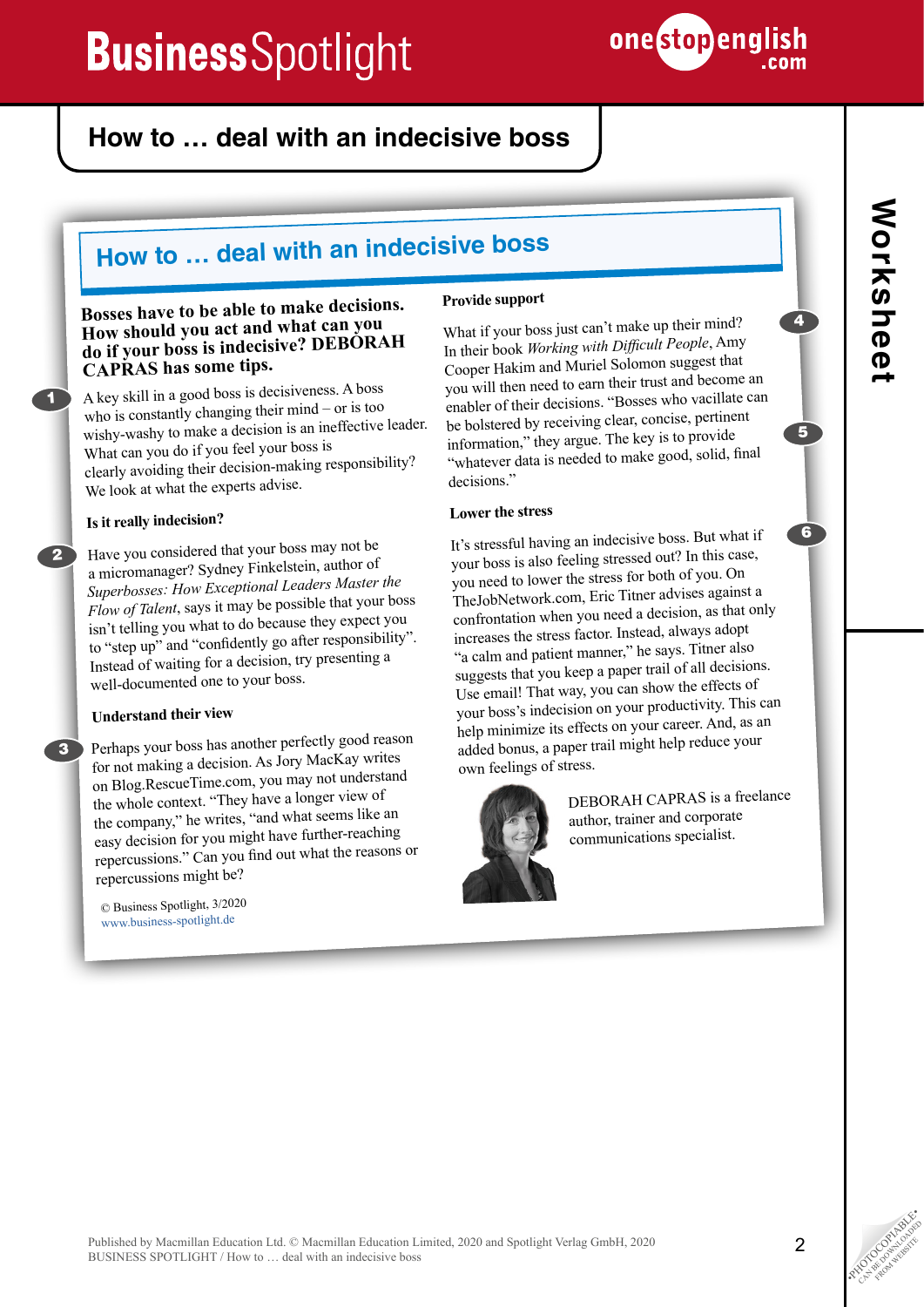

## **How to … deal with an indecisive boss**

### **Understanding the article**  3

**a. Find eight pieces of advice in the article and write them into the box or say them aloud.**

| 1. |  |
|----|--|
| 2. |  |
| 3. |  |
| 4. |  |
| 5. |  |
| 6. |  |
| 7. |  |
| 8. |  |

**b. Which piece of advice would be the easiest to follow in your work situation? Which would be the most difficult?**

#### **Discussion** 4

**Answer the questions and talk about how, in each situation, your boss's attitude affected your level of motivation and overall work performance.**

**Have you ever had a boss who …**

- … you considered to be wishy-washy?
- … was indecisive or constantly changing their mind?
- … expected you to go after responsibility (instead of waiting for it to be given to you)?
- ... was calm and patient most of the time?